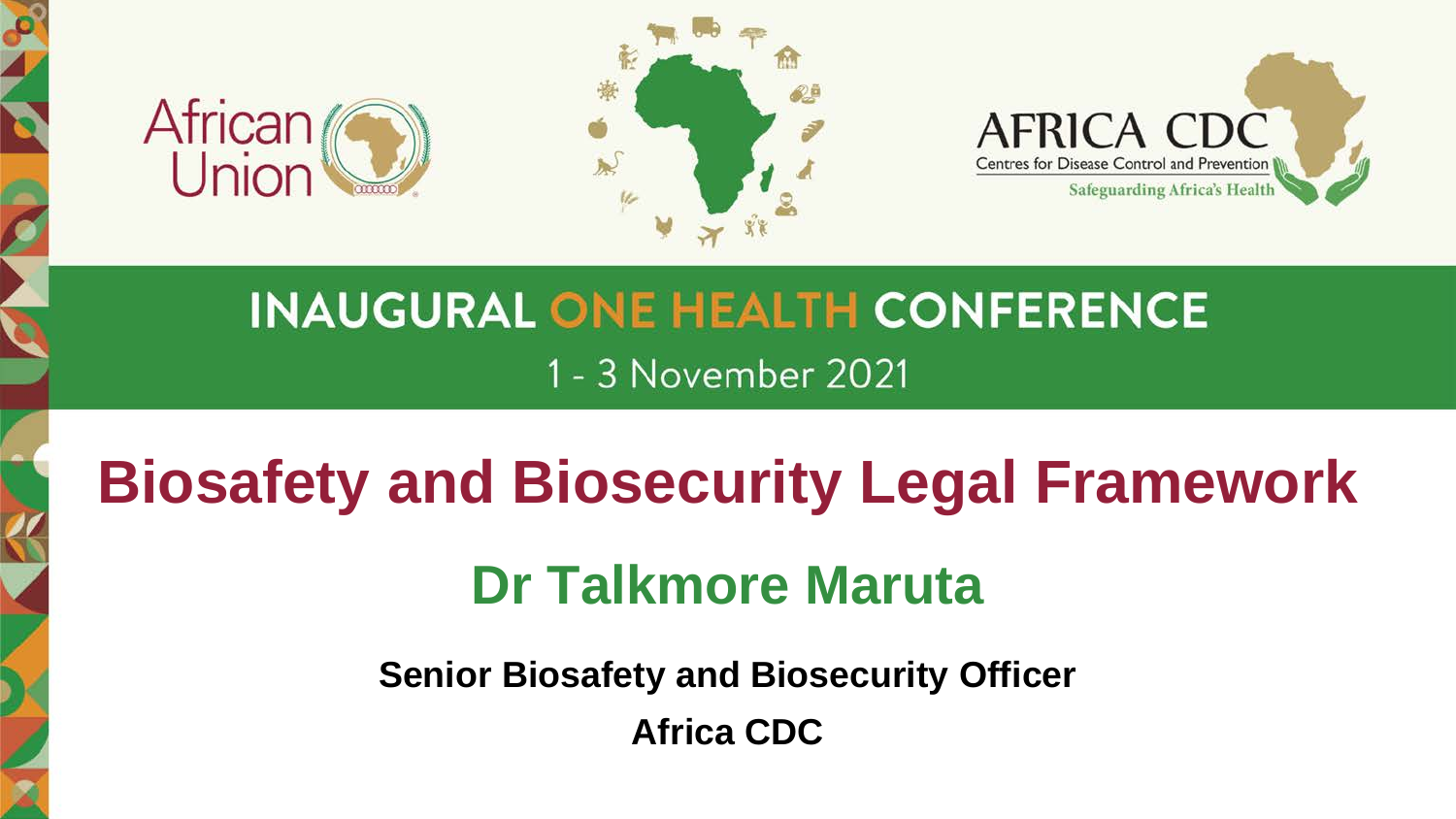## **Presentation Outline**

- Background
- Biosafety and Biosecurity Legal Framework
	- **Rationale**
	- Development Process
	- **Framework Domains**



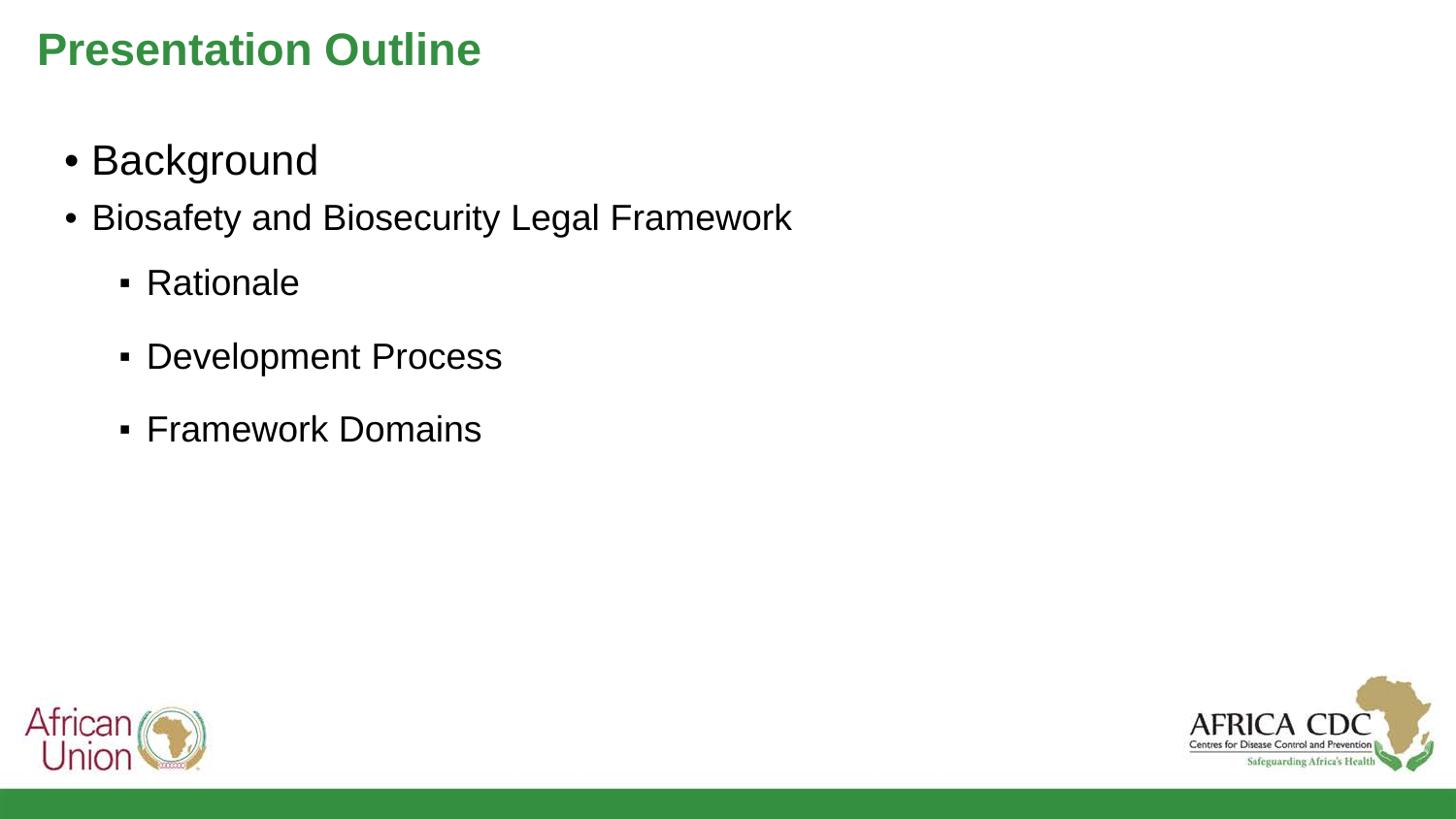# **Biosafety and Biosecurity Initiative**

To strengthen the biosecurity and biosafety systems of African Union Member States to comply with international regulations including the International Health Regulations (IHR 2005), Biological Weapons Convention (BWC), and United Nations Security Council Resolution (UNSCR) 1540 and the GHSA action packages (APP3)



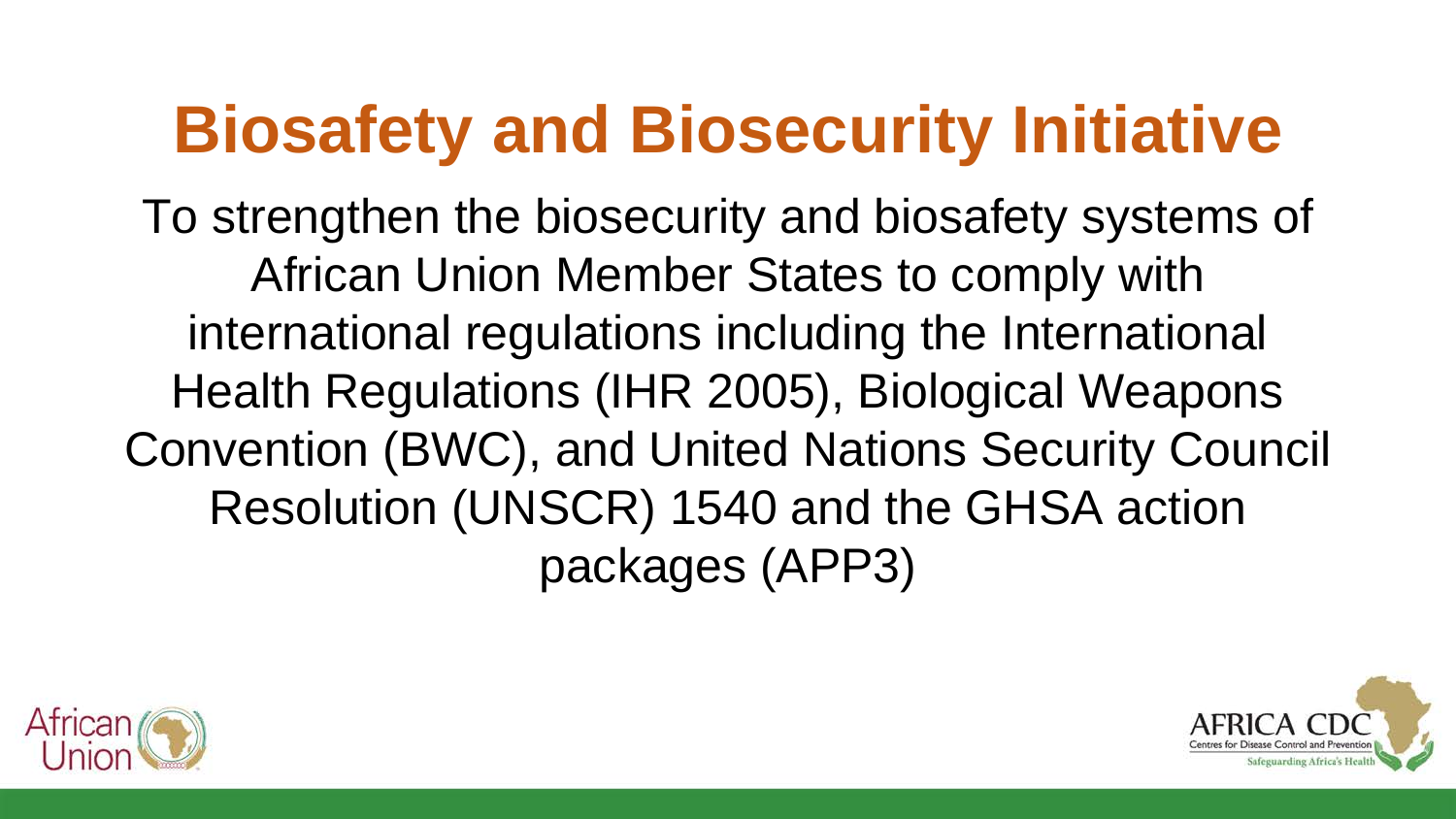#### **INITIATIVE GOAL**

**To strengthen the biosecurity and biosafety systems of African Union Member States to comply with international regulations including the International Health Regulations (IHR 2005), Biological Weapons Convention (BWC), and United Nations Security Council Resolution (UNSCR) 1540 and the GHSA action packages (APP3)**

#### **OBJECTIVE 1**

**Develop a Biosafety and Biosecurity Legal Framework for the Africa Region**

#### **OBJECTIVE 2**

**Establish Regional and Continental Biosafety and Biosecurity TWG to coordinate and monitor implementation**

#### **OBJECTIVE 3**

**Establish a Regional Training and Certification Program for Biosafety and Biosecurity Experts**

#### **OBJECTIVE 4**

**Establish a regulatory and certification framework for institutions handling high risk pathogens**

#### **OBJECTIVE 5**

**Strengthen NPHI and NRL capacities to prevent, detect and respond to Events of public health concern in each MS**



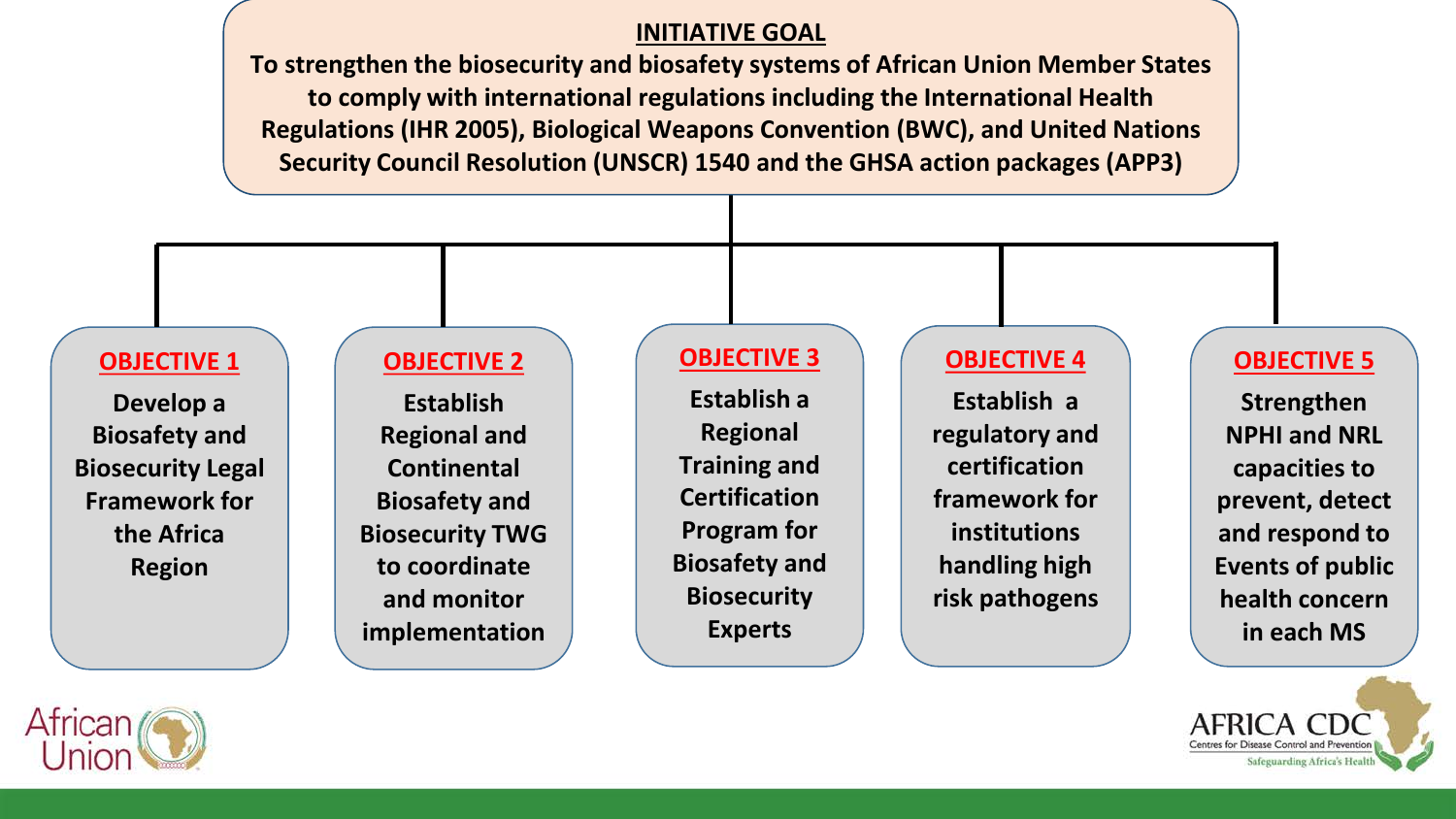# **Legal Framework – Rationale**

Member states Highlighted lack of or inadequate and fragmented legislation, regulations and policy frameworks relevant to biosafety and biosecurity as key to lack of prioritization and improvement of biosafety and biosecurity among Member States

African

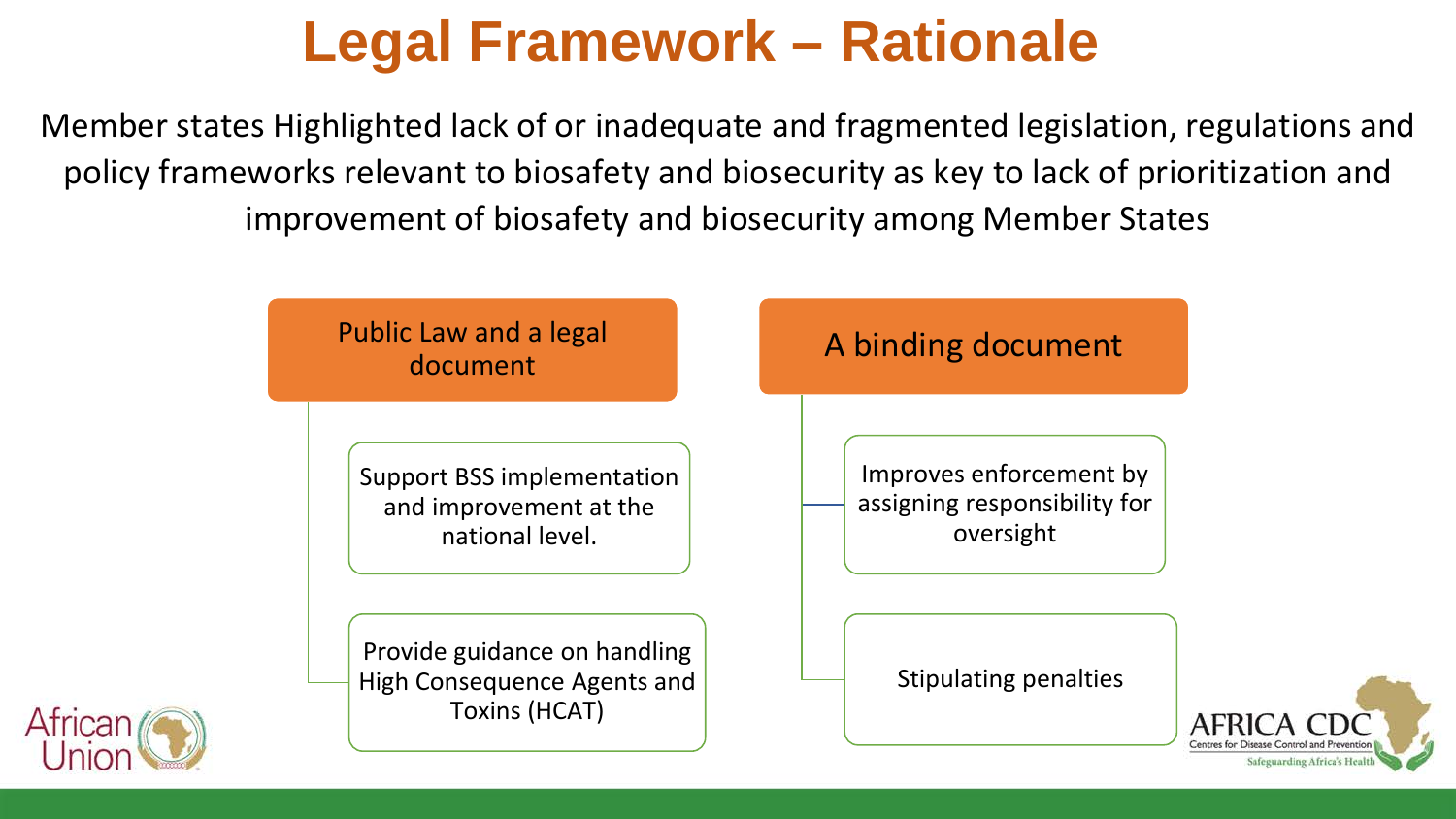# **USING THE LEGAL FRAMEWORK**

**Where a Legal Framework already exists**

**Where no Legal Framework exists**

**A guide to review the Member State's existing legal instruments to check their scope, coverage & adequacy**

**Basis for developing a national BSS legal framework. Member States may adopt and domesticate the framework to address national needs.** 



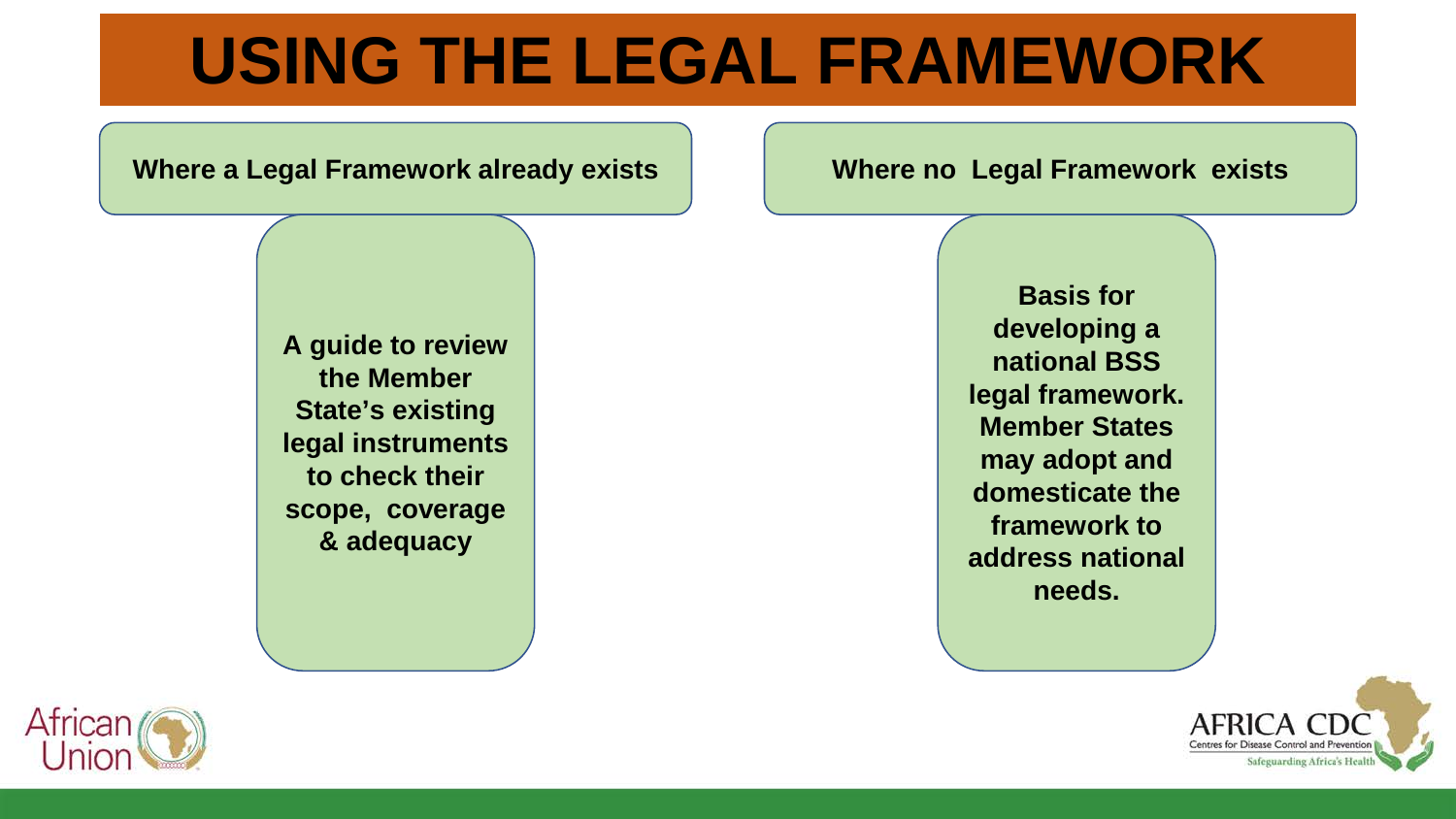| Advisory<br>Group                                                                                                                                                                                       | Regional<br><b>Consultations</b>                                                                                                           | <b>Member States</b><br>Validation<br><b>All Regionals</b>                                                  | Expert<br>Consultation                                                                                                                                        | <b>Engaging MS</b><br>and<br><b>Stakeholders</b>                                                                                      | <b>STCs, Permanent</b><br>Reps, Executive<br>Council, Heads of<br><b>States (Assembly)</b><br>STCs, |
|---------------------------------------------------------------------------------------------------------------------------------------------------------------------------------------------------------|--------------------------------------------------------------------------------------------------------------------------------------------|-------------------------------------------------------------------------------------------------------------|---------------------------------------------------------------------------------------------------------------------------------------------------------------|---------------------------------------------------------------------------------------------------------------------------------------|-----------------------------------------------------------------------------------------------------|
| Coordinate<br>development<br>Multi-<br><b>Process</b><br>staged<br><b>Consultative</b><br><b>Bi-Weekly</b><br><b>Iterative</b><br><b>Meetings</b><br><b>Process</b><br>Desk<br><b>Review</b><br>Draft 0 | Through<br>the multi-<br>expert and<br>multi-<br>sectorial<br><b>RBB-TWGS</b><br>5 Regional<br>Consultativ<br>e Meetings<br>44/55<br>(80%) | Consultative<br><b>Meeting</b><br><b>Reviewed</b><br>and<br>validated<br>updated<br>version of<br>Framework | Regional<br><b>Experts</b><br>AU IABR,<br><b>DREA</b><br><b>Review and</b><br>validate<br>Framework<br>ahead of<br>submission<br>to $STCC -$<br><b>Health</b> | In-country<br>experts,<br><b>Stakeholders</b><br>Champions<br><b>Civil Society</b><br>Policy<br><b>Makers</b><br>Parliamentar<br>ians | Permanent<br>Reps,<br>Executive<br>Council,<br>Heads of<br><b>States</b><br>(Assembly)              |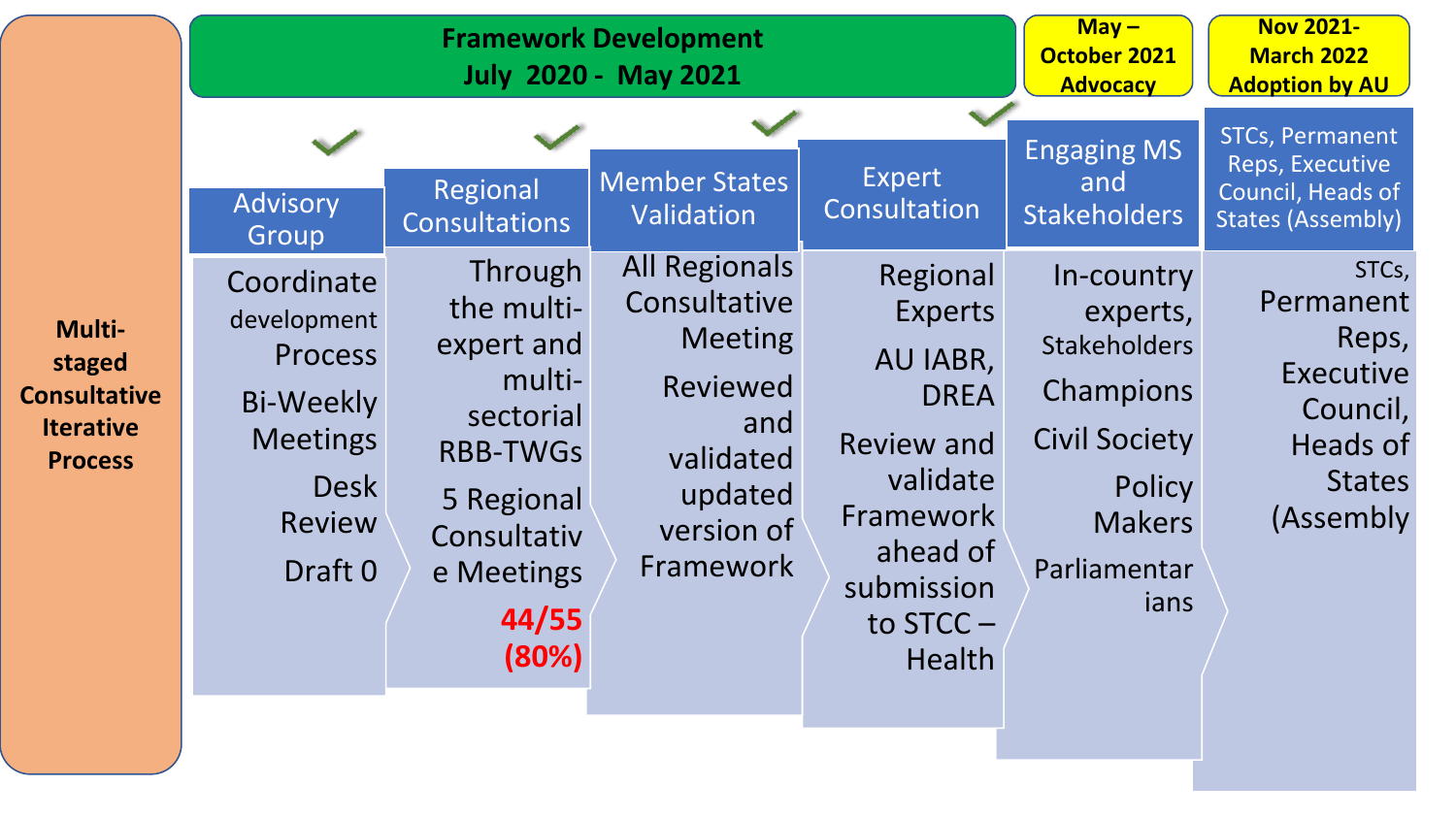# **Legal Framework Domains**

| Domain 1 | • Authorization of Lead Entity Responsible for Regulating Biosafety and Biosecurity                                                              |  |  |  |
|----------|--------------------------------------------------------------------------------------------------------------------------------------------------|--|--|--|
| Domain 2 | • Development of National Standards for Biosafety and Biosecurity                                                                                |  |  |  |
| Domain 3 | • Authority for Biological Risk Assessment of Agents and Toxins                                                                                  |  |  |  |
| Domain 4 | • Regulation of Laboratory and Facility Level Requirements for Handling Agents<br>and Toxins of Concern                                          |  |  |  |
| Domain 5 | • Education, Training, and Human Resource Requirements for Personnel who<br>Possess, Use, Store, or Transfer Agents and Toxins of Concern        |  |  |  |
| Domain 6 | • Transfer, Storage, and Disposal of Agents and Toxins of Concern                                                                                |  |  |  |
| Domain 7 | • Prohibition of all Activities in the Development, Possession, and Transfer of<br><b>Biological Agents for the Purpose of Producing Weapons</b> |  |  |  |
|          |                                                                                                                                                  |  |  |  |

### Anticipated Challenges and Proposed Solutions